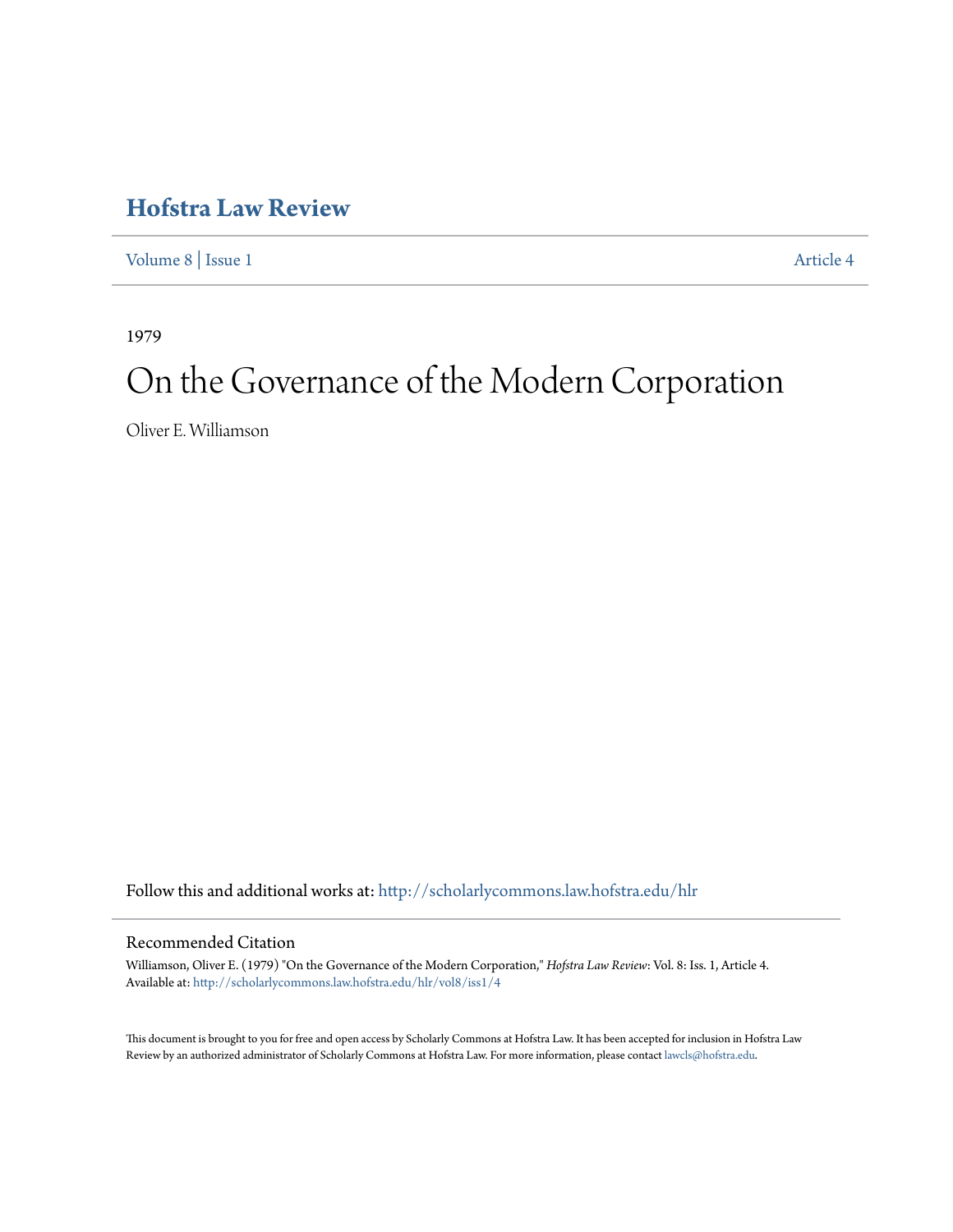# **ON** THE **GOVERNANCE** OF THE MODERN CORPORATION

# *Oliver E. Williarnson\**

Commentary on the governance of the modern corporation spans the entire spectrum from those hostile to an enterprise mode of organization to those who offer apologetics. Most commentary falls in between, and much of it comes from lawyers who appear to be sympathetic with the enterprise mode but who do not appreciate the unique properties of the corporation as an efficiency instrument. Relatedly, many corporate critics have an imperfect understanding of subtle ways by which competition in product and capital markets performs, and sometimes can be made more effectively to perform, self-policing functions. Accordingly, when confronted with an actual or imaginary corporate governance issue, many critics favor legislative and regulatory reforms designed to effect greater regulatory control.<sup>1</sup>

Ralph Winter, in a recent monograph, has examined the leading reform proposals and assessed their merits.2 Although the views I set out here are close to Winter's, I have less confidence in the efficacy of competitive processes than he and accordingly argue that the corporate governance problem is somewhat more serious than he indicates. My major reform proposal, however, is the same as his: Federal law is needed to override the protectionist features of state takeover statutes.3 But I go beyond Winter to discuss some

<sup>\*</sup> Charles and William L. Day Professor of Economics and Social Science, University of Pennsylvania. S.B., 1955, Massachusetts Institute of Technology; M.B.A., 1960, Stanford University; Ph.D., 1963, Carnegie-Mellon University. Research on this Article was facilitated by a grant from the National Science Foundation and by the Center for the Study of Organizational Innovation at the University of Pennsylvania.

*<sup>1.</sup> See, e.g.,* R. **NADER,** M. **GREEN &** J. **SELIGMAN,** TAMING **THE** GIANT CoR-PORATION 227-36 (1976); Cary, *Federalism and Corporate Law: Reflections Upon Delaware,* 83 YALE L.J. 663, 696-705 (1974); Chayes, *The Modern Corporation and the Rule of Law,* in THE CORPORATION IN MODERN **SOCIETY** 25, 38-45 (E. Mason ed. 1959); Stone, *Public Directors Merit a Try,* HARV. Bus. REV., Mar.-Apr. 1976, at 20 *passim.* For discussion of some of the proposals raised by these and other corporate critics, see R. WINTER, **GOVERNMENT AND THE** CORPORATION 47-67 (1978).

<sup>2.</sup> R. **WINTER,** *supra* note 1, at 47-67.

*<sup>3.</sup> See, e.g.,* MAss. **GEN.** LAws **ANN.** ch. **110C, §§** 1-13 (West Supp. 1979); N.Y.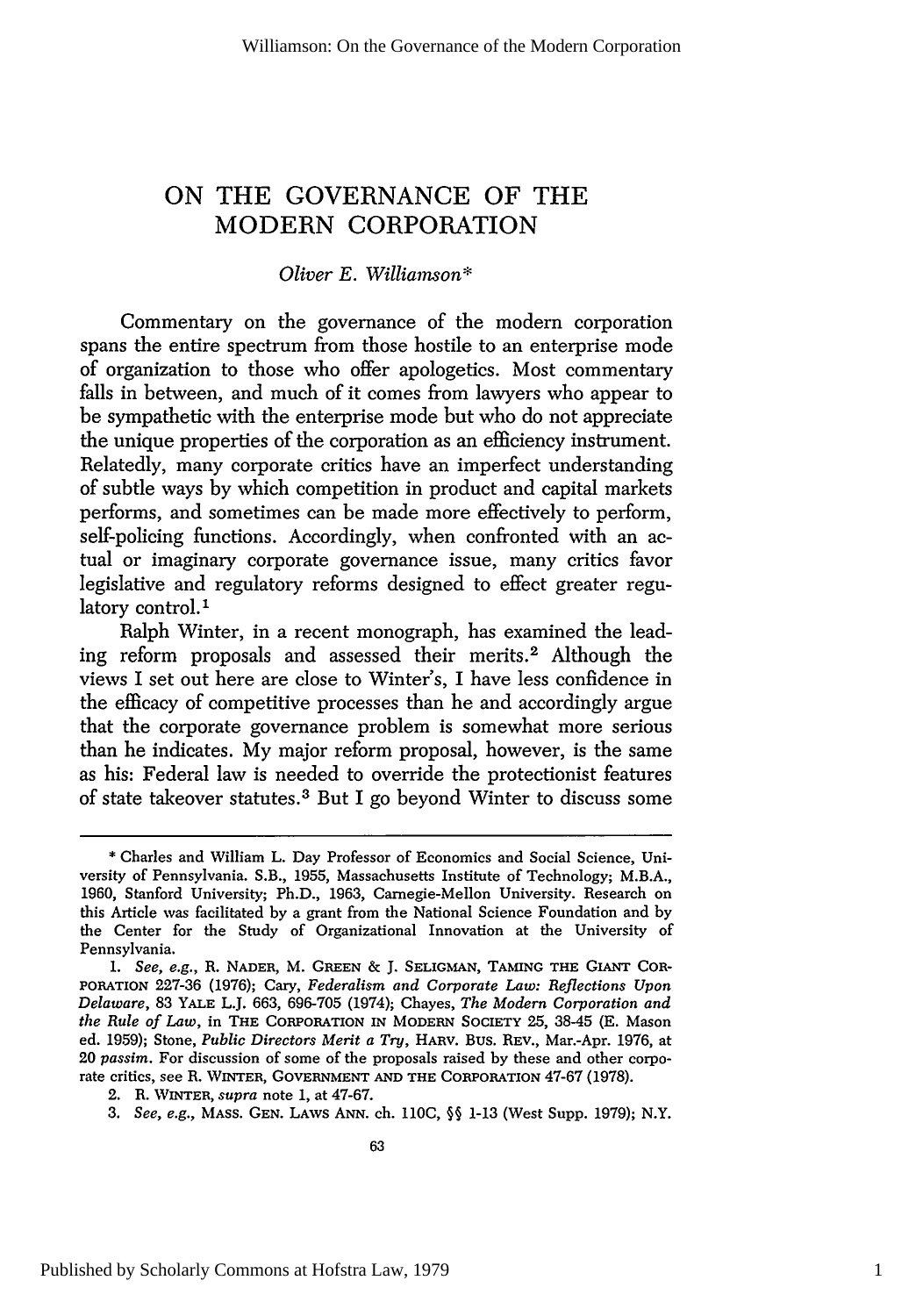**[Vol. 8: 63**

of the pecuniary incentives that sometimes attend takeover, and I contend that certain financial disclosure problems may be more serious than he represents. 4 I also examine the lack of both popular and corporate support for takeover reform. Except as corporate leaders take the long view on the merits of competition and act to upset protectionist state takeover statutes, the prospects for takeover reform are limited.

Some background on corporate governance is set out in the first section. The second section examines the public policy issues relating to governance reform, and concluding remarks follow in the third section.

# I. BACKGROUND

# *A. Interventionist Proposals*

Those who counsel that extensive intervention in corporate governance is needed generally hold a low opinion of the efficacy of competition. They believe that competition in the product market is weak and unreliable and that competition in the capital market is a hoax. Incumbent managements purportedly enjoy excessive latitude on both accounts, and they exercise it in dubious ways.<sup>5</sup>

R. WINTER, *supra* note 1, at 22 (footnotes omitted). *See generally id.* at 42-44. The role played by protectionist features can be seen, for example, in the attempted takeover of B.F. Goodrich **by** Northwest Industries. **0. WILLIAMSON, CORPORATE CONTROL AND BuSINEsS BEHAVIOR** 100-03 (1970). *See also* Cary, *Corporate Devices Used to Insulate Management From Attack,* 39 **ANTITRUST** L.J. 318 (1969-1970).

*4. See* R. **WINTER,** *supra* note 1, at 53-56.

*5. See, e.g.,* R. **NADER,** M. **GREEN** & J. **SELIGMAN,** *supra* note 1, at 198-236; Chayes, *supra* note 1, at 36-37.

Bus. CORP. LAW **§§** 1600-1613 (McKinney Supp. 1979-1980); OHIO REV. **CODE** § 1707.04.1 (Page 1978).

Winter describes the impediments to takeover that have been enacted by state legislatures:

With the increasing use of tender offers over the last decade has come an increase in the number of state takeover statutes. These laws usually provide that the offeror file certain information with state securities officials a specified time before the offer becomes effective. They further require that the offer, once effective, be kept open for another specified period. Most require that the purchase be on a pro rata basis if less than all the tendered shares are purchased. Some of these laws permit state officials to hold hearings on whether the disclosure is adequate and the offer fair. Others make such hearings mandatory at the request of the target company. Unlike most corporate code provisions, takeover statutes have an extraterritorial effect. They apply not only to companies chartered in the state but also to firms with substantial business contacts with the state, no matter where the stockholders reside.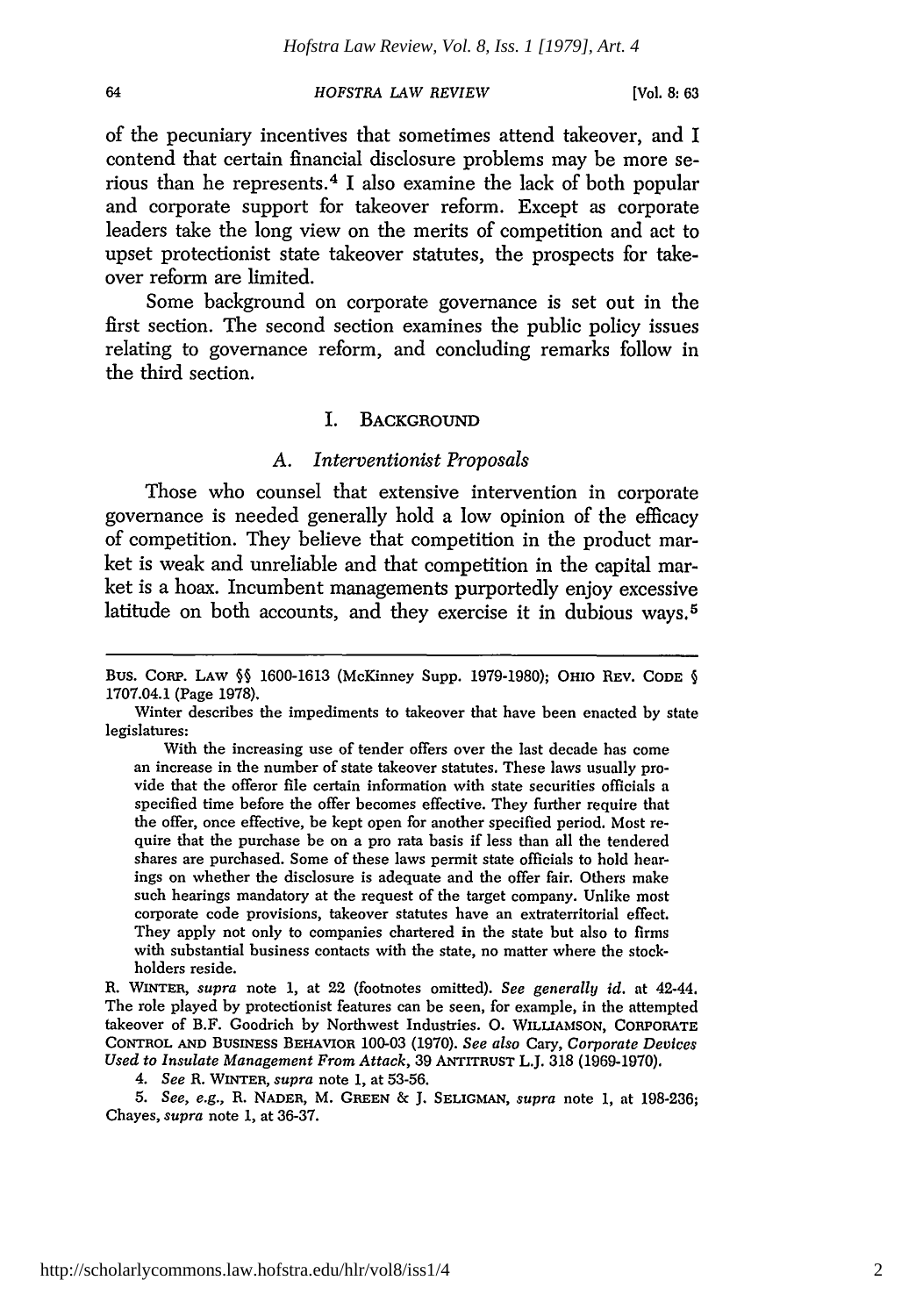Greater accountability is needed if superior social outcomes are to be realized. Reform proposals fall into three categories: (1) Corporations should be required to represent the interest of "affected" groups on the board of directors; 6 (2) greater disclosure of corporate financial detail and internal operating practices should be required;7 and (3) federal chartering should be used as a means to effect more comprehensive regulatory control over pollution, employment discrimination, and the like. <sup>8</sup>

# *B. Requisite Background*

An understanding of corporate governance requires an understanding both of economic institutions and processes, as well as the reform inclinations of those who originate or are affected by reform proposals. These matters are briefly addressed here.

1. Economics of the Enterprise Mode.-My assessment of corporate governance is based on the following propositions, an elaboration of which is set out elsewhere. <sup>9</sup>

*(a) General.-The* corporation has remarkable properties for economizing on scarce resources in the production of private goods and services. Alternative production modes with equally good economizing properties do not exist. Accordingly, rather than diffuse the purposes of the corporation by using it to accomplish other worthwhile social goals, society will benefit more by concentrating the energies of the corporation on that goal it is best designed to promote: efficiency.

This is not to suggest that other worthwhile social goals be neglected. The message instead is that specialized instruments should be used in a discriminating way to promote specialized purposes. To the extent, for example, that redistribution is needed, this should be accomplished mainly through governmental programs to transfer generalized purchasing power.10 Using the corpo-

9. *See 0.* **WILLIAMSON,** *supra* note 3; **0.** WILLIAMSON, MARKETS **AND** HIER-**ARCHIES** (1975); Williamson, *The Modern Corporation as an Efficiency Instrument,* in **GOVERNMENT CONTROLS AND THE** FREE MARKET 163 (S. Pejovich ed. 1976).

10. For discussion of circumstances where transfers in kind may be more appropriate, see Tobin, *On Limiting the Domain of Inequality,* 13 J. L. & ECON. 263 (1970).

65

*<sup>6.</sup> See, e.g.,* R. **NADER,** M. **GREEN** *&* J. **SELIGMAN,** *supra* note 1, at 123-28; Cary, *supra* note 1, at 698-99; Stone, *supra* note 1, *passim. See generally* Chayes, *supra* note 1, at 38-45.

<sup>7.</sup> *See, e.g.,* R. **NADER,** M. **GREEN** & J. **SELIGMAN,** *supra* note 1, at 132-40, 157-79.

*<sup>8.</sup> See,* e.g., *id.* at 62-71; *cf.* Cary, *supra* note 1, at 700-05 (proposal to create Federal Corporate Uniformity Act). *See generally id.* at 663-700.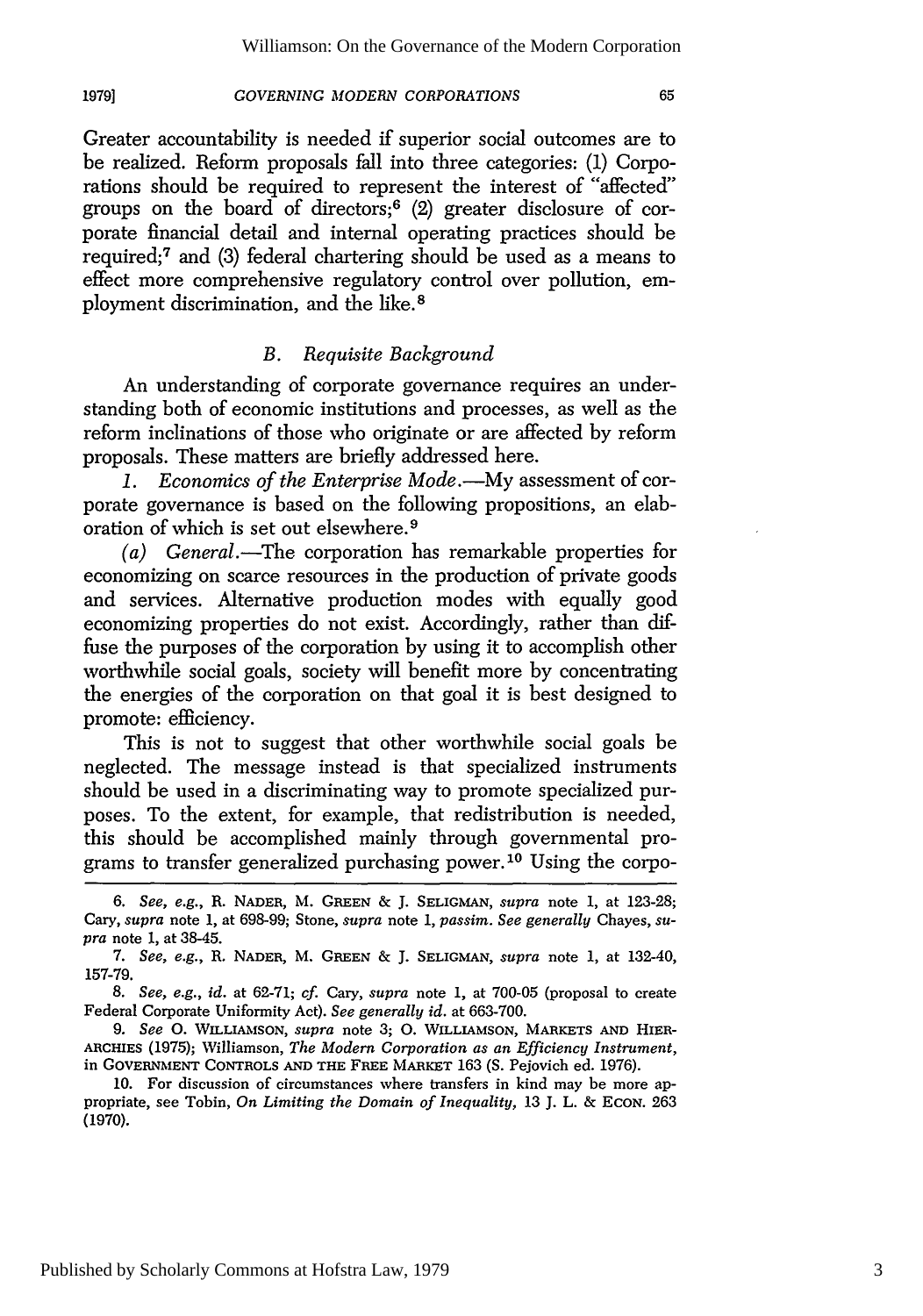ration for this purpose is apt to be both ineffective and detrimental to its performance in efficiency respects.

Efficiency, of course, needs to be interpreted in social as well as private terms. To the extent that social costs differ from private costs at the margin, the private profit calculus will lead to societal suboptimal outcomes. Efforts to rectify this by requiring corporations to recognize these cost differences (as in the case of pollution taxes or controls) are in no way inimical to the economizing purposes that I would assign to corporations.

*(b) Product-Market Competition.-Competition* in the product market has both carrot and stick properties. The prospect that new products and processes will yield profits is needed to stimulate innovation. But an effective enterprise system is one in which successes are recognized and imitated. Cost excesses are continuously squeezed out under the pressure of product-market rivalry.

Although competition in the product market is effective in most industries over the long pull, corporate governance issues can nonetheless arise. For one thing, a few firms appear to enjoy product-market insularity for long periods of time. Unless subject to other competitive pressures or controls, the managements of such firms may operate them in ways that are contrary to efficiency. John Hicks' view that the best of all monopoly profits is the quiet life thus applies as much in the 1980's as in the 1930's.11

Furthermore, even where product-market competition is creditably effective in the short run, firms that have financed large fixed costs with equity do not have to recover all of their costs in order to remain viable. 12 Put differently, product-market viability tests take effect more slowly in firms that are heavily financed by equity. Accordingly, additional governance checks may be needed lest the managements of such firms permit expenses and operating costs to escalate.

<sup>11.</sup> Hicks, *Annual Survey of Economic Theory: The Theory of Monopoly, 3* ECONOMETBICA **1,** 8 (1935).

<sup>12.</sup> The importance of this was emphasized to me in a conversation in the Spring of 1979 with Sanford Grossman, Professor of Economics and Finance at the University of Pennsylvania. The stipulation that fixed assets be financed by equity is critical. Were they financed instead by bonds, annual interest payments, and debt retirement arrangements would have to be made. Equity does not impose these same financial restraints; thus the managements of firms with large fixed assets financed by equity have access to greater discretion. *See generally* Grossman & Hart, *Takeover Bids and the Theory of the Corporation: The Free Rider Problem and the Efficient Management of Common Property,* 11 BELL J. ECON. (forthcoming 1980).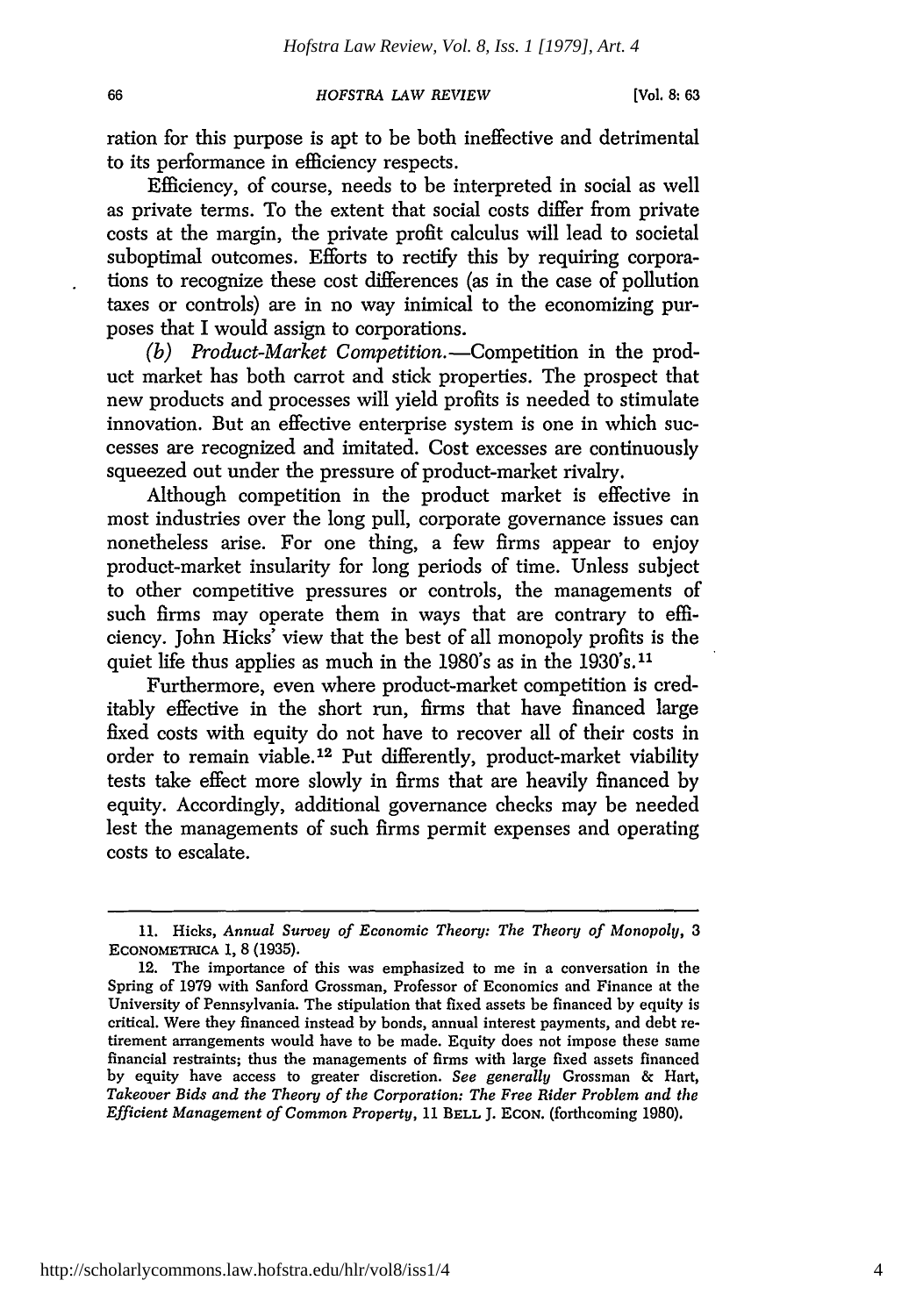**19791**

*(c) Capital-Market Competition.-The* primary functions of competition in the capital market are (1) to shift resources from lower to higher return activities, thereby equalizing rates of return at the margin, and (2) to force incumbent managements to behave as responsible economizing agents wherever latitude exists due to weak product-market competition or the cushion of large fixed costs. In comparison with takeovers, proxy contests are an ineffective means by which to police incumbent managements. But takeovers are also costly, a condition exacerbated by protectionist state takeover statutes.<sup>13</sup>

*(d)* Organization Form.—The rational internal organization of the corporation can and has done much to attenuate the degree of management subgoal pursuit. For example, the corporate form known as the multidivisional structure has exceptional internal control and incentive properties.<sup>14</sup> In particular, the capacity to manage diverse assets, when joined with an effective takeover mechanism, greatly reduces--but does not eliminate--the troublesome management discretion problems that worried Berle and Means in the 1930's<sup>15</sup> and has bothered other commentators, such as Edward Mason.<sup>16</sup> since.

2. Reform Propensities.--(a) Regulation.---Presented with a problem, real or imagined, the "natural" human reaction is to fashion a local solution. Search in the neighborhood of the problem and patch it up is the normal sequence.<sup>17</sup> Albeit effective for many individual problem-solving tasks, this same strategy is much less effective and may be dysfunctional when the effects of interaction with other parts of the system are great. A broader understanding of the system within which the shortfall is reported is needed if an efficacious remedy is to be devised.

Corporate governance issues require an appreciation for the properties of the enterprise mode of organization in the abovedescribed product market, capital market, and internal organizational respects. Such an appreciation is not widespread. Furthermore, the political system rewards those who act decisively-in a bold, admin-

<sup>13.</sup> *See* note 3 *supra.*

<sup>14.</sup> *See 0.* WILLIAMSON, *supra* note 9, at 132-54.

**<sup>15.</sup>** *See* A. **BERLE** & **G.** MEANS, **THE** MODERN CORPORATION **AND** PRIVATE PROPERTY 220-32, 270-76 (1932).

<sup>16.</sup> *See* Mason, *Introduction* to THE CORPORATION IN MODERN **SOCIETY 7-9** (E. Mason ed. 1959).

<sup>17.</sup> *See generally* R. **CYERT** & J. MARCH, A BEHAVIORAL **THEORY** OF **THE** FIRM (1963).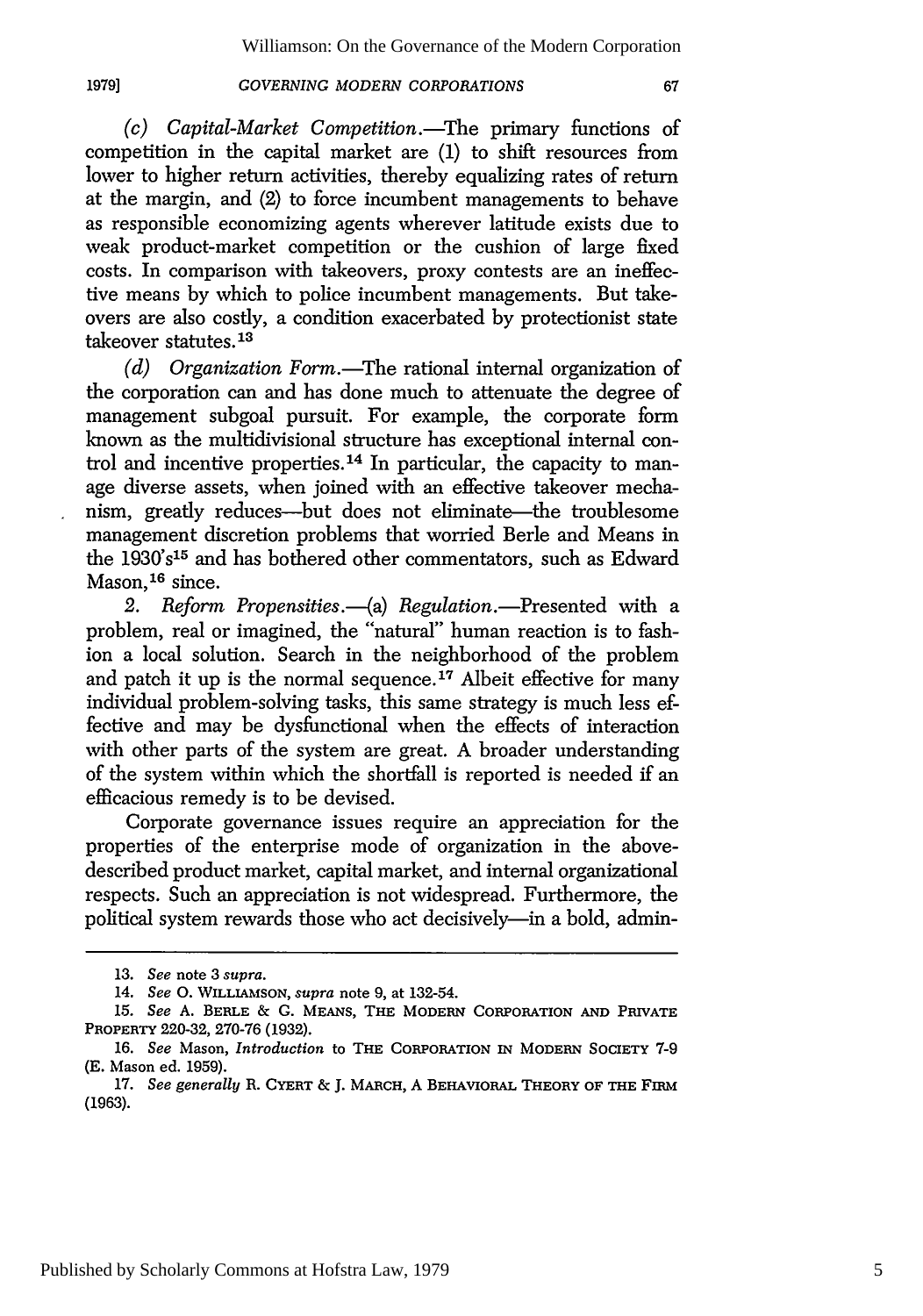68

istrative fashion-rather than those who effect a remedy by reliance upon indirect market processes. Little wonder, therefore, that the propensity to regulate is so strong. Unfortunately, however, piecemeal regulation frequently impairs self-regulating features, is administratively costly, and typically has multiplier effects as shortfall after shortfall is successively "remedied" by follow-on regulation.

*(b) Competition.-Competition* is a hair shirt for those who have to wear it. Confronted, therefore, with claims that corporate governance is ineffective, corporations are understandably reluctant to propose solutions that entail the intensification of competition. Cosmetic internal adjustments are apt to be favored instead. Those failing, additional regulation-which corporations hope either to frustrate or to capture and manage-is the next most favored alternative.

The upshot is that support for competition as a governance solution is generally lacking. Lawyers do not understand it; politicians derive few rewards from it; and corporate managements are disinclined to inflict discomfort upon themselves. Academic proposals to reinvigorate the system by intensifying competition thus appeal to no substantial constituency.

# II. CRITICAL GOVERNANCE **ISSUES**

Issues of corporate governance are developed in two parts. The dilemmas posed by pecuniary economies, especially as these relate to takeover and antitrust scrutiny of conglomerate mergers, are examined first. The main areas in need of additional governance are then set forth.

# *A. Pecuniary Economies*

My discussion of the corporation as an efficiency instrument has emphasized the real economies for which the corporate form is responsible. Although a great deal of corporate activity is accurately described in those terms, the firm's profit criterion does not discriminate between pecuniary economies-savings from transfers, as in tax savings, and real economies-real cost savings of capital or labor. Rather the firm values economies of both kinds equally.

Society, in contrast, benefits only when real cost savings are realized.<sup>18</sup> In the degree to which incentives of a pecuniary kind

<sup>18.</sup> This assumes that real cost savings are productively employed elsewhere in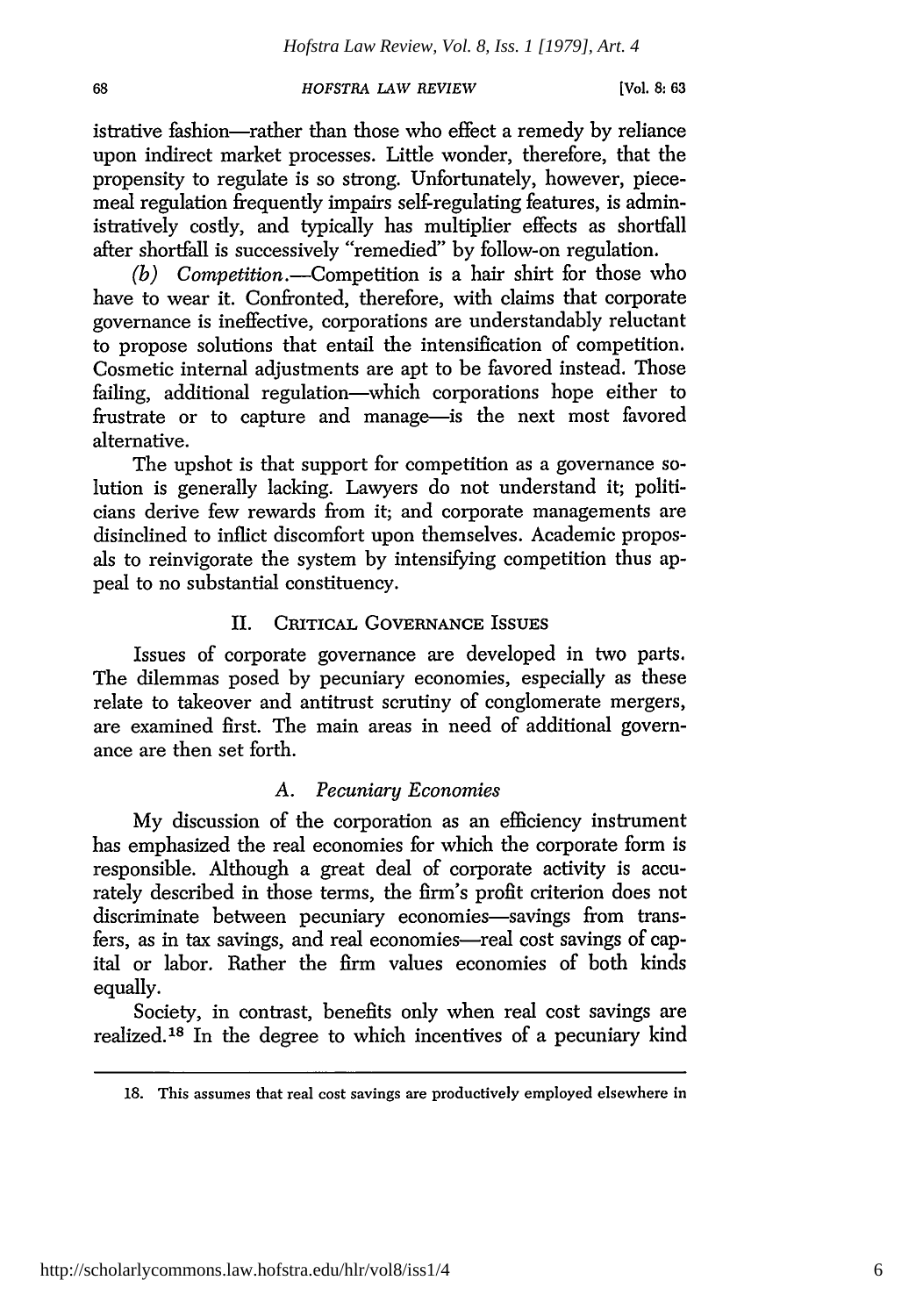have been created, however, it is unrealistic to expect firms to be unresponsive to them. Occasional public policy dilemmas can and do arise in this way, mergers being among these. The attempted takeover of Mead Corporation by Occidental Petroleum illustrates the tensions.

Occidental is a diversified petroleum firm with 1978 sales and assets of \$6.2 billion and \$4.6 billion, respectively. Mead is a large paper company with 1978 sales and assets of \$2.3 billion and \$1.5 billion, respectively. In terms of sales, Occidental was the 33rd largest industrial in 1978 while Mead was number 127.19 Had the two firms merged, the combined enterprise would have ranked 20th.

Occidental had large unused tax credits that were due to expire. Joining Mead's financial statement with Occidental's would permit these tax credits to be utilized if a consolidation could be effected. 20 Occidental first proposed a merger and, when this was declined by the Mead management, followed with a takeover bid. Mead contested the takeover on both antitrust and securities regulation grounds. 21 The Antitrust Division of the United States Department of Justice brought a parallel antitrust suit.<sup>22</sup>

Although the Justice Department raised several horizontal antitrust concerns, 23 Occidental was prepared to answer these by selling assets where horizontal overlap existed. The major allegation which could not be so rectified was the inventive "Count Four," a deep pocket objection in which economies were alleged to be anticompetitive. 24 Occidental's financial strength would permit Mead to achieve real economies that would otherwise go unrealized. As a consequence, Mead would become entrenched as a dominant firm

the economy. Pecuniary economies shift purchasing power but do not release resources for productive employment.

<sup>19.</sup> FORTUNE, May 7, 1979, at 270, 274.

*<sup>20.</sup> See* I.R.C. **§§** 381-383; B. BITTKER & **J.** EusTicE, FEDERAL INCOME TAXA-**ATION OF CORPORATIONS AND STOCKHOLDERS**  $\S$  **16.10-.14 (4th ed. 1979).** 

<sup>21.</sup> Mead Corp. v. Occidental Petroleum Corp., No. C-3-78-241 (S.D. Ohio, filed Aug. 18, 1978).

<sup>22.</sup> United States v. Occidental Petroleum Corp., No. C-3-78-288 (S.D. Ohio, complaint dismissed without prejudice Apr. 4, 1979). Occidental eventually withdrew its tender offer and a stipulation of mootness was entered into by the United States and Occidental on April 2, 1979.

<sup>23.</sup> Complaint of Plaintiff at 5-12, United States v. Occidental Petroleum Corp., No. C-3-78-288 (S.D. Ohio, complaint dismissed without prejudice Apr. 4, 1979).

<sup>24.</sup> Amended Complaint of Plaintiff at 11-14, United States v. Occidental Petroleum Corp., No. C-3-78-288 (S.D. Ohio, complaint dismissed without prejudice Apr. 4, 1979).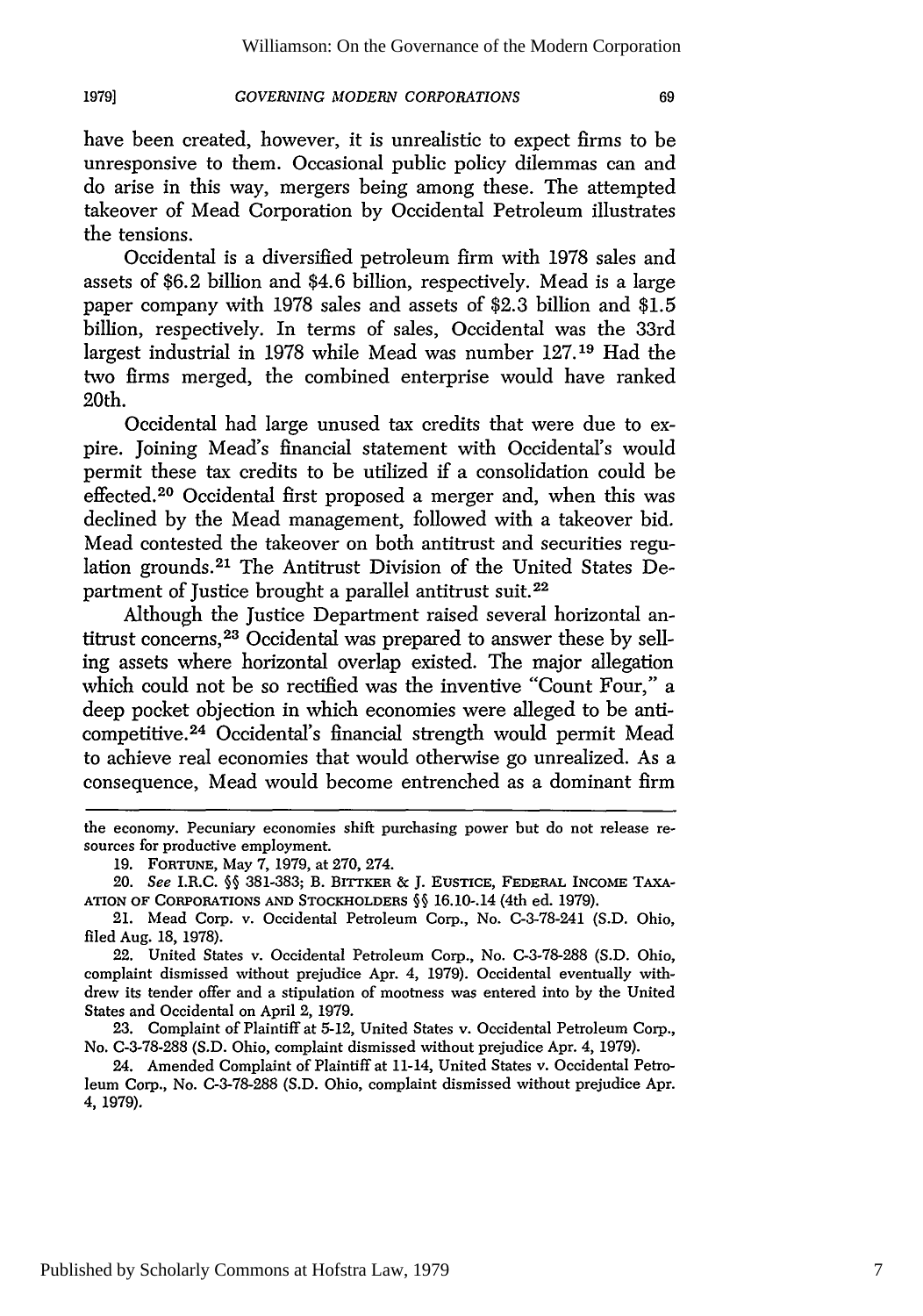in the production of coated free sheet paper. The key paragraphs in the Justice Department's amended complaint are the following:

- 45. The most efficient way to expand capacity significantly **...** "greenfield plants." A greenfield plant must have (a) access to power, timber and water resources, **(b)** large-scale pulping and paper-making facilities, and (c) efficient transportation to markets....
- 46. The cost of establishing a greenfield plant to produce coated free sheet paper is estimated to be up to \$500 million **...** Few companies in the paper industry possess, or have the ability to obtain, the resource necessary to establish and operate greenfield plants.<sup>25</sup>

**if,** as the Government claimed, a greenfield plant was the "most efficient and cost effective"<sup>26</sup> investment, if, out of mutual dependence recognized or otherwise, the leading firms in the paper industry were unwilling to make such an investment, and if Mead under Occidental ownership would undertake such an expansion, gross social benefits would be realized. Accordingly, if the Government took Count Four seriously and understood its ramifications, and assuming that offsetting social costs were not great, the Government should have been commending Occidental for upsetting what appeared to be an investment conspiracy among the leading free sheet producers. Indeed, but for the Occidental initiative, the case that the Government should have been bringing is one that indicted the largest producers of coated free sheet for persistent failure to make the most efficient and cost-effective investment-presumably out of mutual forebearance, the concern being that a large greenfield investment would increase supplies and give rise to unwanted rivalry.

The Government appeared to be totally unaware of these ramifications. Instead, it concentrated its attention entirely on purported adverse consequences. The following issues arise in this connection: (1) Are there adverse market-power effects, and if so, are these quantitatively significant in relation to the efficiency

<sup>25.</sup> *Id.* at 12-13.

<sup>26.</sup> The phrase was employed by the Government's lead attorney, Barbara Reeves, in characterizing the pernicious properties of a greenfield investment. Supplemental Memorandum of Plaintiff in Support of Its Motion for Preliminary Injunction at 7, United States v. Occidental Petroleum Corp., No. C-3-78-288 (S.D. Ohio, complaint dismissed without prejudice Apr. 4, 1979).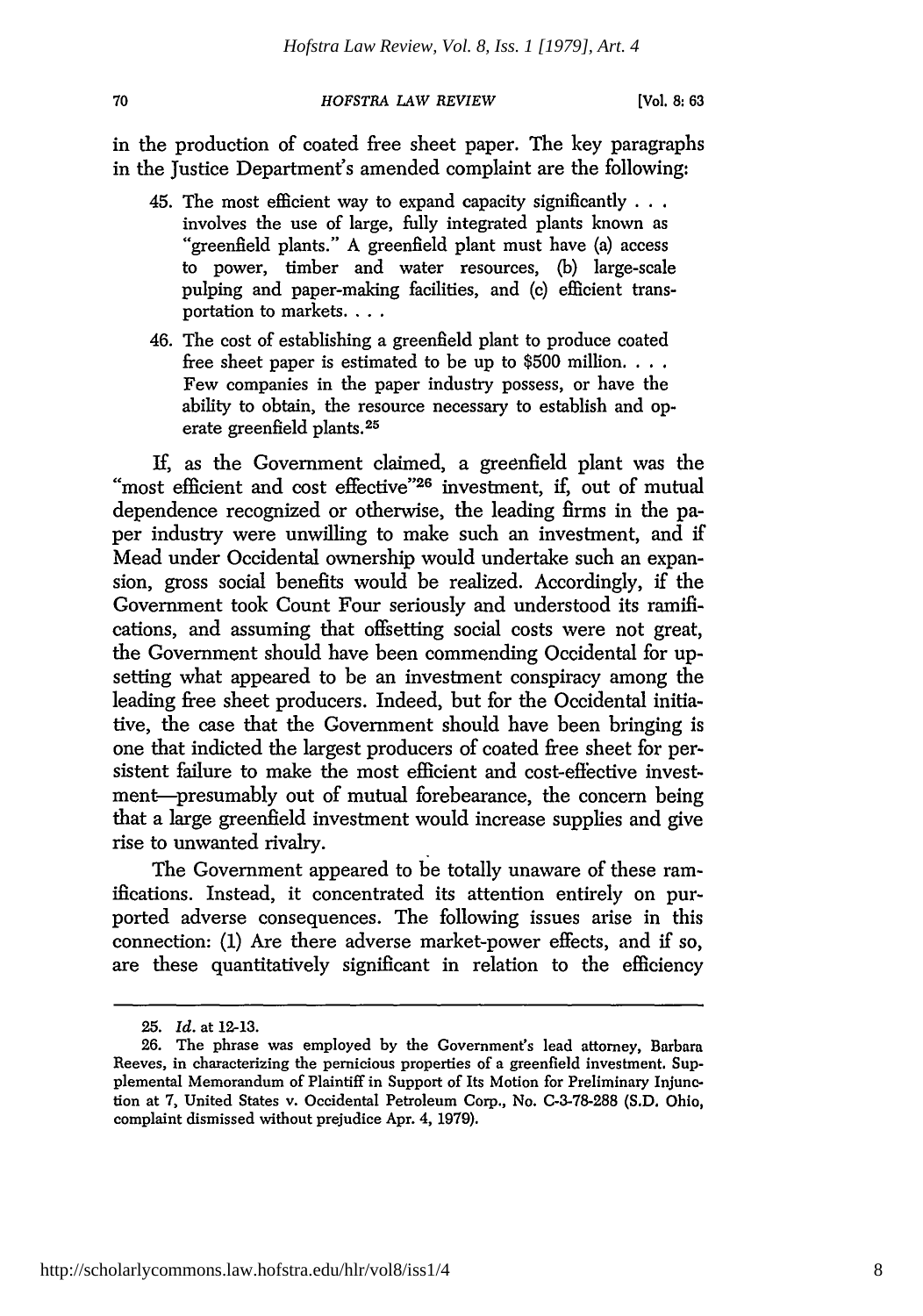gains? (2) Are there other objectionable features, and if so, can an antitrust case be brought on these grounds? (3) If market-power effects are insubstantial and an antitrust action is precluded, what can be done?

As I have shown elsewhere, a merger that achieves real cost economies will yield allocative efficiency gains except as relatively large market-power effects also obtain. 27 On the Government's hypothesis, a greenfield investment is cost-effective, presumably by a wide margin. Whether a conventional antitrust objection exists thus turns on a demonstration of large, adverse market-power effects. The "worst case" scenario is this: In 1977, the four largest producers of coated free sheet paper accounted for fifty-eight percent of the \$800 million market, Mead's share being fifteen percent. The market was growing, and, if neither other producers nor Mead retired existing plants, Mead's maximum increase in the market share would be ten percent by the time a \$500 million greenfield plant was completed. 28 Although standards for judging market-power effects are imprecise, almost no economist would consider this a major reshaping of the market. And it is totally irresponsible to claim, as the Government did, that such a greenfield investment would cause Mead "effectively to dominate this market."<sup>29</sup> The Government's powers of speculation are vast, however, and it went on to allege that "Occidental's *unique* financial resources"<sup>30</sup> would lead other firms to withdraw from the coated free sheet market, concentrate their investments in other market segments, and lead to "increased concentration as a domino effect throughout the paper industry."31 The more natural competitive response of imitating cost-effective investments went unmentioned.

Also unmentioned in the Government's complaint and supporting argument were the tax-credit features that attracted Occidental to Mead in the first place. 32 The reason for this is simple: The Antitrust Division does not have the authority to challenge mergers except as adverse market-power effects can be shown. The Occidental-Mead acquisition attempt came at an embarrassing time. Congress had been holding hearings on the need for addi-

<sup>27.</sup> *See* Williamson, *Economies as an Antitrust Defense Revisited,* 125 U. PA. L. REV. **699 (1977).**

<sup>28.</sup> Amended Complaint of Plaintiff, *supra* note 24, at 12.

<sup>29.</sup> *Id.* at 13.

<sup>30.</sup> *Id.* (emphasis added).

<sup>31.</sup> *Id.* at 14.

<sup>32.</sup> *See* note 20 supra and accompanying text.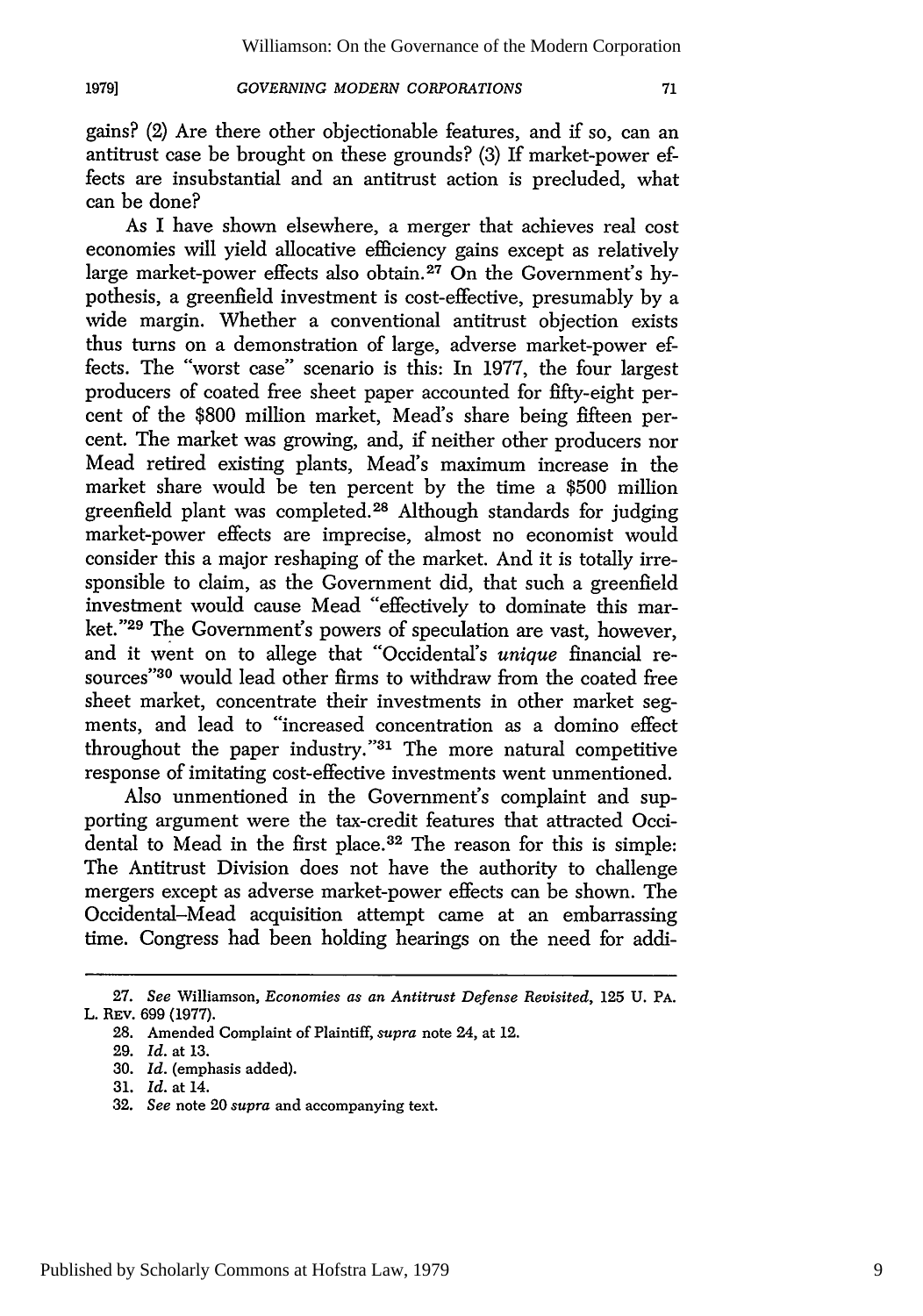tional legislation to prevent large conglomerate acquisitionsmainly because of sociopolitical concerns over the large size of resulting corporations.<sup>33</sup> The Assistant Attorney General in charge of the Antitrust Division, John Shenefield, acknowledged that some large conglomerate mergers are difficult to reach under section 7 of the Clayton Act. 34 But he assured the congressional committee that the Antitrust Division would engage in "creative lawyering" and "careful analysis"-almost a contradiction in terms-in enforcing section 7.35

Indeed, creative lawyering easily reduces meaningful antitrust enforcement to a shambles. Misguided antitrust enforcement during the 1950's and 1960's-of which *Brown Shoe Co. v. United States,36 United States v. Von's Grocery Co.* **,37** and *United States v. Arnold, Schwinn*  $\&$  *Co.*<sup>38</sup> are examples—illustrates the hazards. The enforcement nadir came in 1962, when the FTC reasoned perversely that "the necessary proof of violation of the statute consists of types of evidence showing that the acquiring firm possesses significant power in some markets *or* that its over-all organization gives it a decisive advantage in efficiency over its smaller rivals."39 This is, as Donald Turner pointed out, bad law and bad economics.<sup>40</sup> The Antitrust Division's argument under Count Four of the Occidental complaint is of the same ilk, and the same assessment applies.

The logic of the enterprise mode of organization collapses in the face of protectionist antitrust enforcement. A case can be made, however, that Count Four represents an aberration rather than a true reading of the Antitrust Division's general intent. It is the "creative lawyering" response to the dilemma that was posed when pecuniary economies (tax credits) were joined with the large aggregate size which an Occidental-Mead combination would have represented.

<sup>33.</sup> *See Hearings on Need for Additional Legislation to Prevent Large Conglomerate Acquistions Before the Subcomm. on Antitrust and Monopoly of the Senate Comm. on the Judiciary,* 95th Cong., 2d Sess. (1978).

<sup>34.</sup> *Id.* at 208 (statement of John Shenefield, Asst. Att'y Gen'l, Antitrust Div., Dep't of Justice).

<sup>35.</sup> *Id.* at 206 (statement of John Shenefield, Asst. Att'y Gen'l, Antitrust Div., Dep't of Justice).

<sup>36. 370</sup> U.S. 294 (1962).

<sup>37. 384</sup> U.S. 270 (1966).

<sup>38. 388</sup> U.S. 365 (1967).

<sup>39.</sup> *In re* Foremost Dairies, Inc., 60 F.T.C. 944, 1084 (1962) (emphasis added).

<sup>40.</sup> Turner, *Conglomerate Mergers and Section 7 of the Clayton Act,* 78 HARV. L. REv. 1313, 1324 (1965).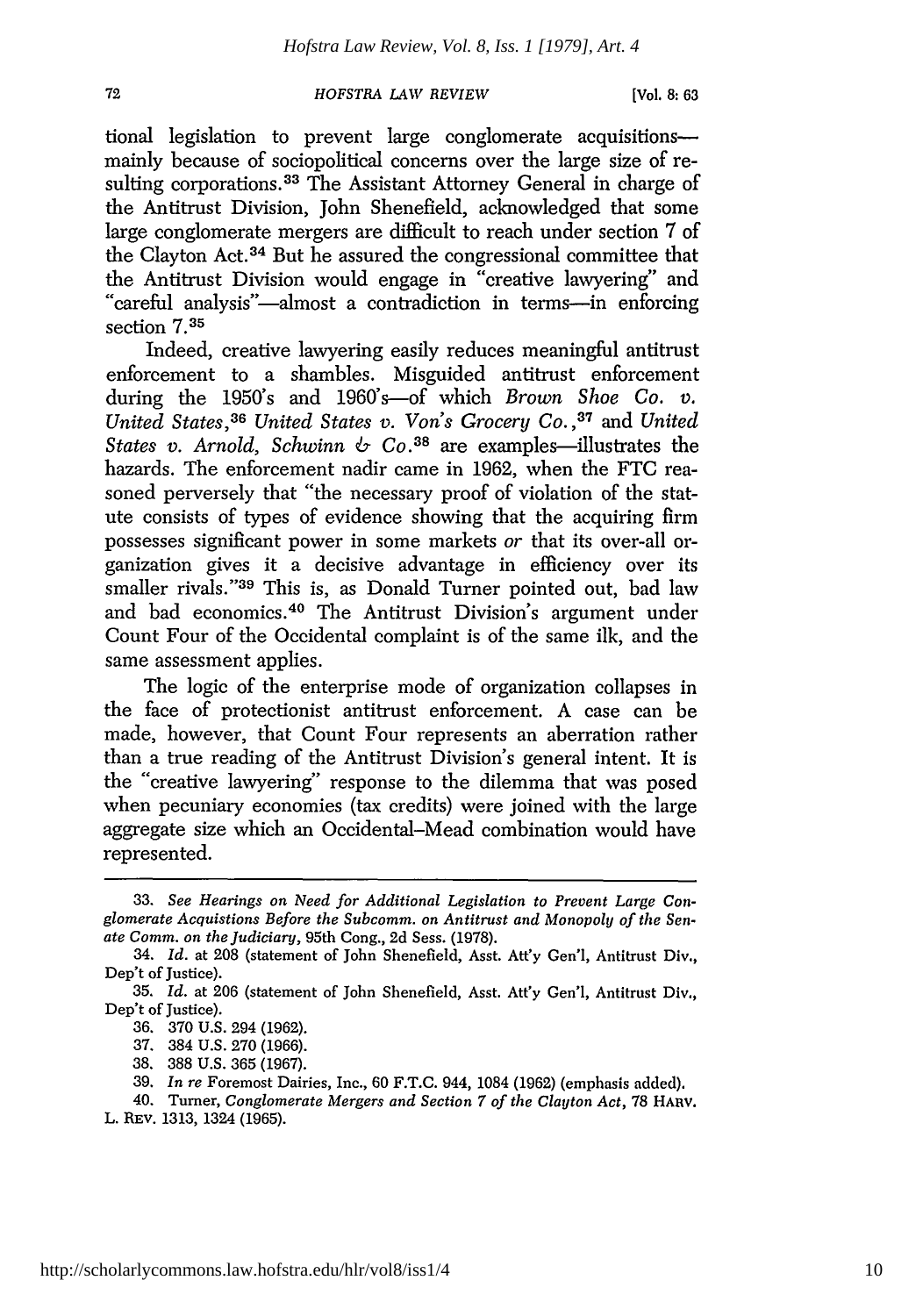# **1979]**

# *GOVERNING MODERN CORPORATIONS*

There are four ways of dealing with tax-induced combinations: (1) Fine tune the tax statutes to prevent tax-credit advantages from being realized by acquisition; (2) tolerate the occasional tax-induced acquisitions despite possible lack of merit (even to include real diseconomies) in other respects; (3) resist large tax-induced acquisitions by bringing a contrived antitrust case; or (4) give the Antitrust Division additional legislative authority to resist large conglomerate acquisitions. Inasmuch as tax reform commonly encounters political obstacles, the first alternative, which otherwise is the most preferred course of action, may not be feasible. The fourth alternative may also be politically infeasible. Moreover, the special conglomerate legislation contemplated under (4) would serve to weaken the market for corporate control.<sup>41</sup> The operative choices are thus reduced to (2) and (3). While I can understand the pressures to bring a contrived case, such actions elicit contempt for antitrust enforcement and relieve the incentive to take corrective action of the first kind.

This unhappy scenario suggests that corporate governance reforms of a more general kind be considered. These are addressed below.

# *B. Corporate Governance Reforms*

Four legitimate corporate governance concerns are considered here: Federal takeover regulation, corporate charter reform, financial disclosure, and special cases for public directors. Consider these seriatim:

*1. Federal Takeover Legislation.-The* case for federal legislation to override protectionist state takeover statutes has been convincingly made by Ralph Winter:

Although the enactment of takeover laws is usually in the name of shareholder protection and to some extent may further that end, the effect is to make takeovers more difficult. The cost of takeovers is usually increased while the expected gain is correspondingly diminished. The offeror is denied both secrecy and speed while management has a number of legal and nonlegal weapons it can utilize defensively in the meantime, such as "defensive" mergers, the creation of a new class of stock, changes in the procedure for electing or eliminating directors, or an antitrust action. Where hearings are mandatory and the delay is in-

<sup>41.</sup> For an early and instructive discussion, see Manne, *Mergers and the Marketfor Corporate Control,* 73 J. POL. **ECON.** 110 (1965).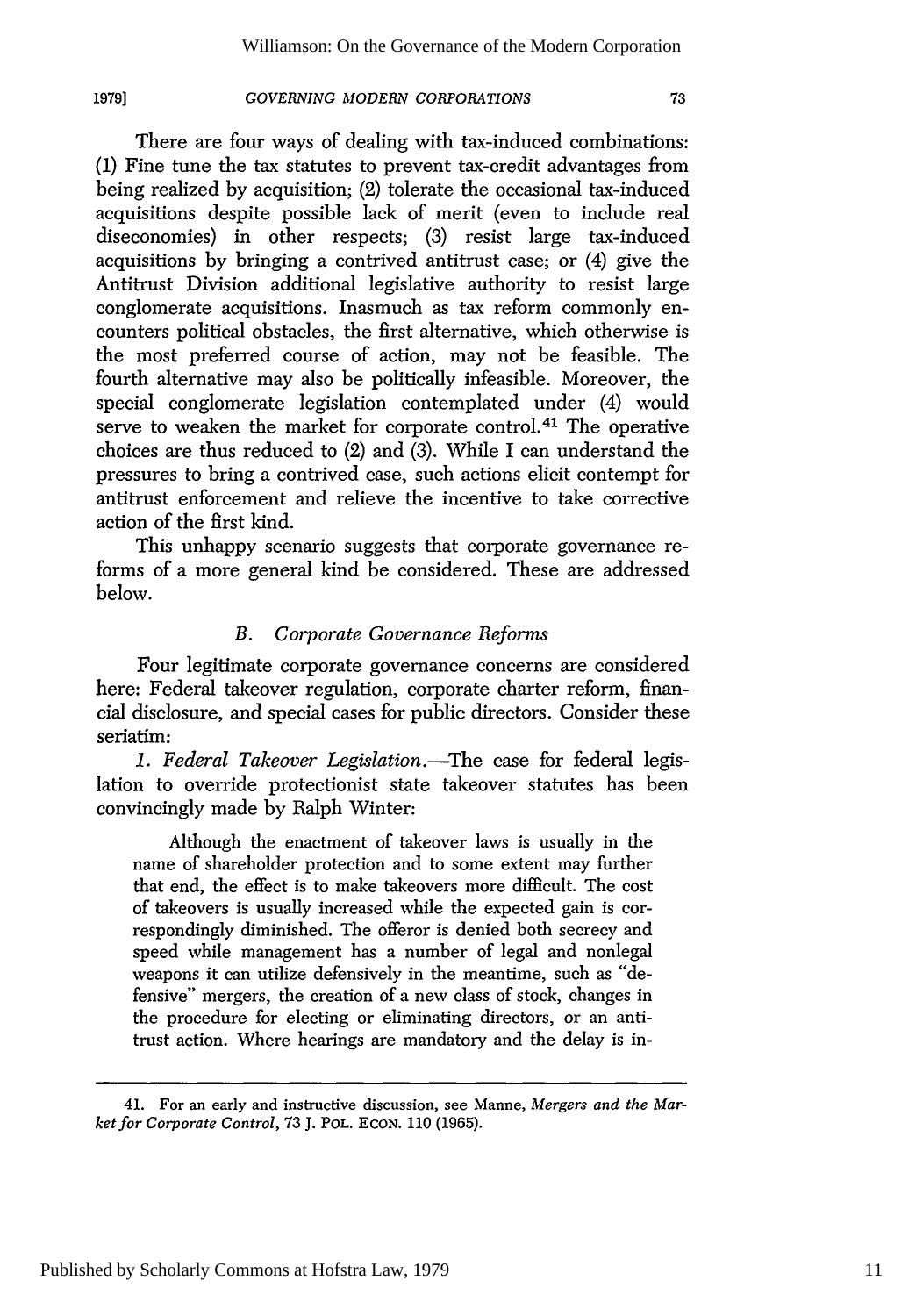**[Vol. 8:63**

evitably extended, the conclusion that such statutes are designed to protect incumbent management is inexorable. <sup>42</sup>

Problems, however, arise in mobilizing political support for federal reform of state takeover statutes. As Winter points out, "Existing management of many corporations can be expected to lobby for" protectionist state takeover statutes. 43 Indeed, the fact that such statutes are "applicable only to larger companies suggests that much of the pressure is from existing **. . .** firms." <sup>4</sup> 4 Where will the corporate support to override these protectionist state statutes originate?

An act of corporate statesmanship is evidently needed. Not only do corporate managers need to take a long view of competition and its crucial importance to the merits of an enterprise system, but managers have to be prepared to bear risks as well. Those confident of their competence as managers will be most prepared to take a leadership position. But corporate managers, like other managers, have a strong preference for security. A total failure of corporate leadership in this matter, however, would constitute a serious indictment.

2. Charter Reform.-Not only do protectionist state takeover statutes need to be overridden, but protectionist charter provisions by individual corporations need to be discovered and reversed. By way of illustration, consider the amended corporate charter of the Brunswick Corporation, which provides that

there shall be required for the adoption or authorization of a Business Combination with an Interested Person [possibly a takeover agent] the affirmative vote or consent of the holders of *two-thirds of the outstanding shares* of stock of the Corporation entitled to vote in elections of directors **...** *which are not beneficially owned, directly or indirectly, by such Interested Person. 45*

The amendment goes on to stipulate that no revision of this condition shall be permitted except under very similar voting requirements. That terms such as these serve to protect incumbent managements against unwanted takeover, even though the management may be operating the firm discreditably, is transpar-

<sup>42.</sup> R. **WINTER,** supra note **1,** at 22-23 (footnote omitted).

<sup>43.</sup> *Id.* at 43.

*<sup>44.</sup> Id.*

<sup>45.</sup> Composite Certificate of Incorporation of Brunswick Corporation art. 8, at 4 (as amended through May **13,** 1977) (emphasis added).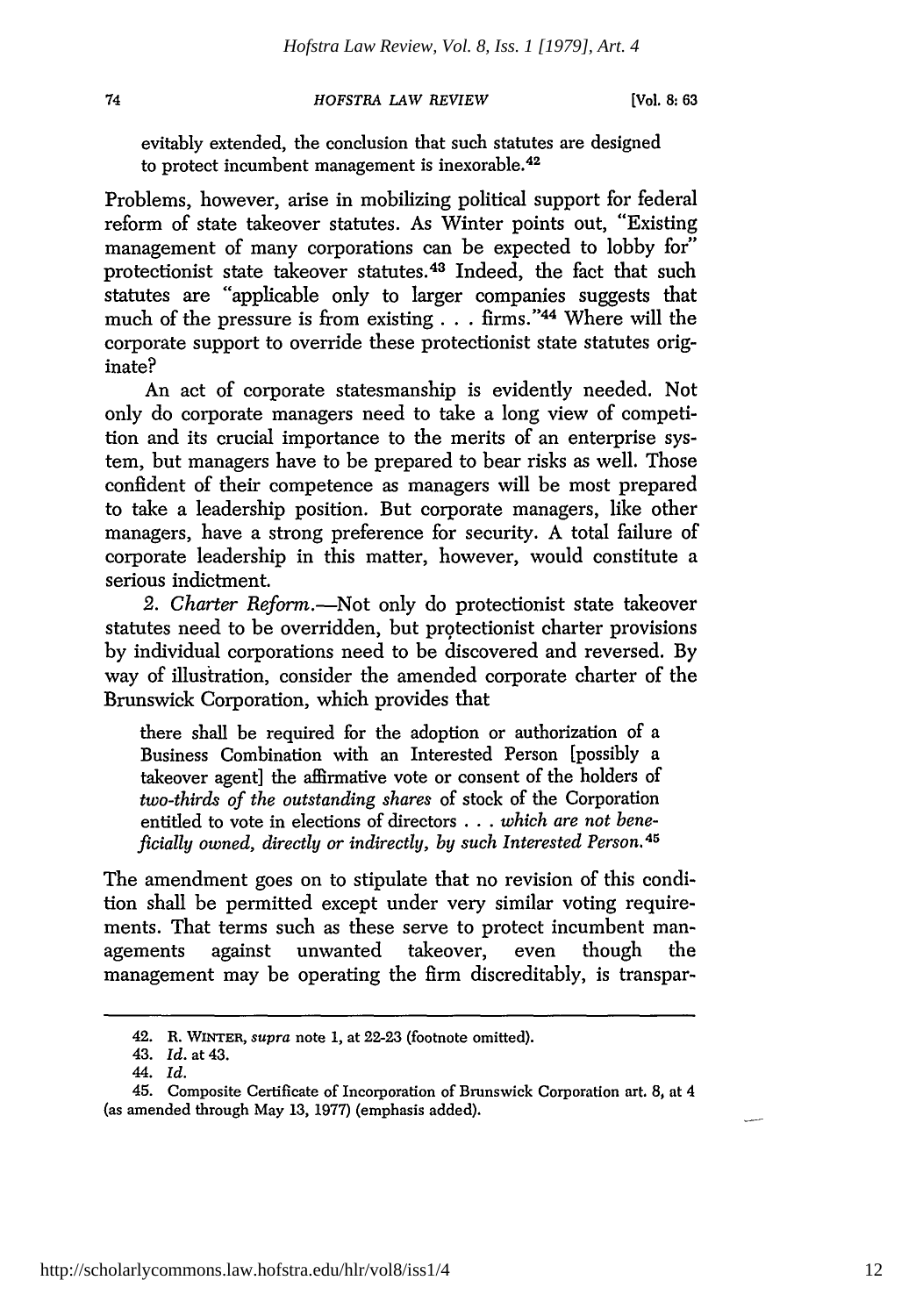ent. 46 Effecting their reversal, however, may be politically very difficult.

*3. Disclosure.-Resources* cannot be expected to flow to high yield uses except as information about these opportunities is known. Where corporations are specialized in a few lines of business, this can often be inferred from an examination of the aggregate financial statements of each. Where corporations are highly diversified, however, this is much more difficult to ascertain. By way of illustrating the importance of financial disclosure, consider the information disclosure that attended the acquisition of the Electric Autolite Company by Ford Motor Company.

There were three major sparkplug manufacturers in the 1950's: Autolite, Champion, and AC. Autolite and Champion were independent and closely held, while AC was a division of General Motors. Supplying sparkplugs to a major automobile firm as original equipment was a considerable advantage in selling to the sparkplug replacement market. This was apparent to both automobile firms and their sparkplug suppliers. Indeed, the replacement market sales advantage that accrued to suppliers of original equipment was so highly valued that sparkplug manufacturers were prepared to-and did-sell sparkplugs to automobile manufacturers at less than cost. It was not until Champion Spark Plug Company went public in 1958, however, that the magnitude of this advantage was fully disclosed. The president of Electric Autolite Company explained with respect to this disclosure that

Electric Autolite was "concerned" because, when Champion Spark Plug Company "went public" in 1958, "the figures that came out were very large-showing very large profits" and "when Ford saw those figures and saw how much profit there was in it" Electric Autolite "felt" that "the very essence of that much profit going to a supplier would be enough to make Ford think in terms of integration."47

Ford did so think and a merger with Autolite was proposed and accepted, though it was subsequently challenged and divestiture ordered.48 Whether the same merger would have been pro-

<sup>46.</sup> There are some additional, more subtle conditions on valuation of terms for a business combination that also serve to insulate the Brunswick management against unwanted takeover. *See id.* arts. 8-9.

<sup>47.</sup> Trial Memorandum on Behalf of Defendant Ford Motor Company at 14-15, United States v. Ford Motor Co., 286 F. Supp. 407 (E.D. Mich. 1968), *quoted in 0.* **WILLIAMSON.** supra note 9, at 93 n.14.

<sup>48.</sup> *See* United States v. Ford Motor Co., 286 F. Supp. 407 (E.D. Mich. 1968)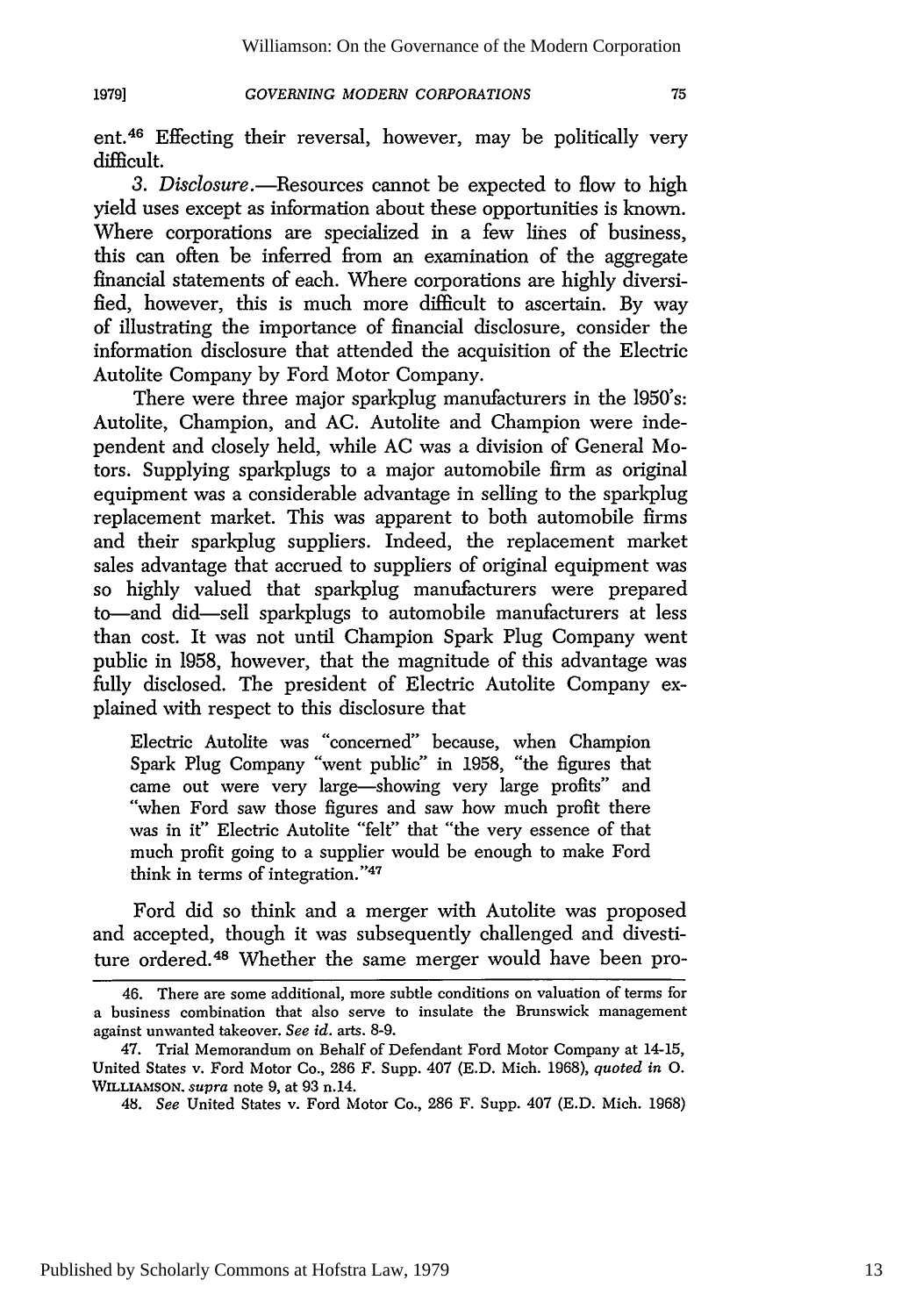76

posed in the absence of profit disclosure is uncertain. Possibly the timing was fortuitous. Be that as it may, Autolite regarded disclosure as a crucial factor. More generally, the point is this: Financial disclosure minimizes the need to expend considerable engineering and economic resources to ascertain profit opportunities.

Financial disclosure is not costless, however, and accounting statements can be massaged. Whether a net social gain would be realized by requiring greater disclosure is thus problematical: The benefits may be less that expected, because of massaging, and may be more than offset by the costs entailed in providing the information.

Whatever these social costs, the costs of disclosure incumbent managements perceive are apt to be greater. Thus not only are incumbent managements sensitive to the increased accounting expenses that greater disclosure entails, but they wish neither to invite new competition nor to have to explain internal investment decisions when doubtful programs are undertaken or renewed, as they sometimes are. Also, and related to this last point, unwanted takeover efforts may be encouraged.

Although drawing the line on appropriate financial disclosure is difficult, a presumption in favor of greater disclosure can be based on the following baseline logic. Assume that financial disclosure was optimal when corporations were relatively specialized. Then as corporations become more diversified, composite financial disclosure is suboptimal, ceteris paribus. Put differently, something akin to line-of-business reporting has better resource allocation consequences than does composite disclosure as diversification increases. In principal, no additional information than that which the firm already generates for its own internal decisionmaking purposes would appear to be required. Whether excessive costs are incurred thus partly turns on whether regulation is sufficiently flexible to respect differences in internal reporting practices or instead imposes costly uniform accounting procedures. The possibility that "complicated legal advice would be necessary to establish the adequacy of each filing" is a legitimate concern.<sup>49</sup>

But if the case for greater financial disclosure is uncertain, the case for wide-ranging "social impact" statements is even more dubious. As Winter puts it:

<sup>(</sup>merger found to violate antitrust laws), *aff'd,* 405 U.S. 562 (1972); United States v. Ford Motor Co., 315 F. Supp. 372 (E.D. Mich. 1970) (divestiture found to be appropriate remedy), *aff'd,* 405 U.S. 562 (1972).

<sup>49.</sup> R. WINTER, *supra* note 1, at 54.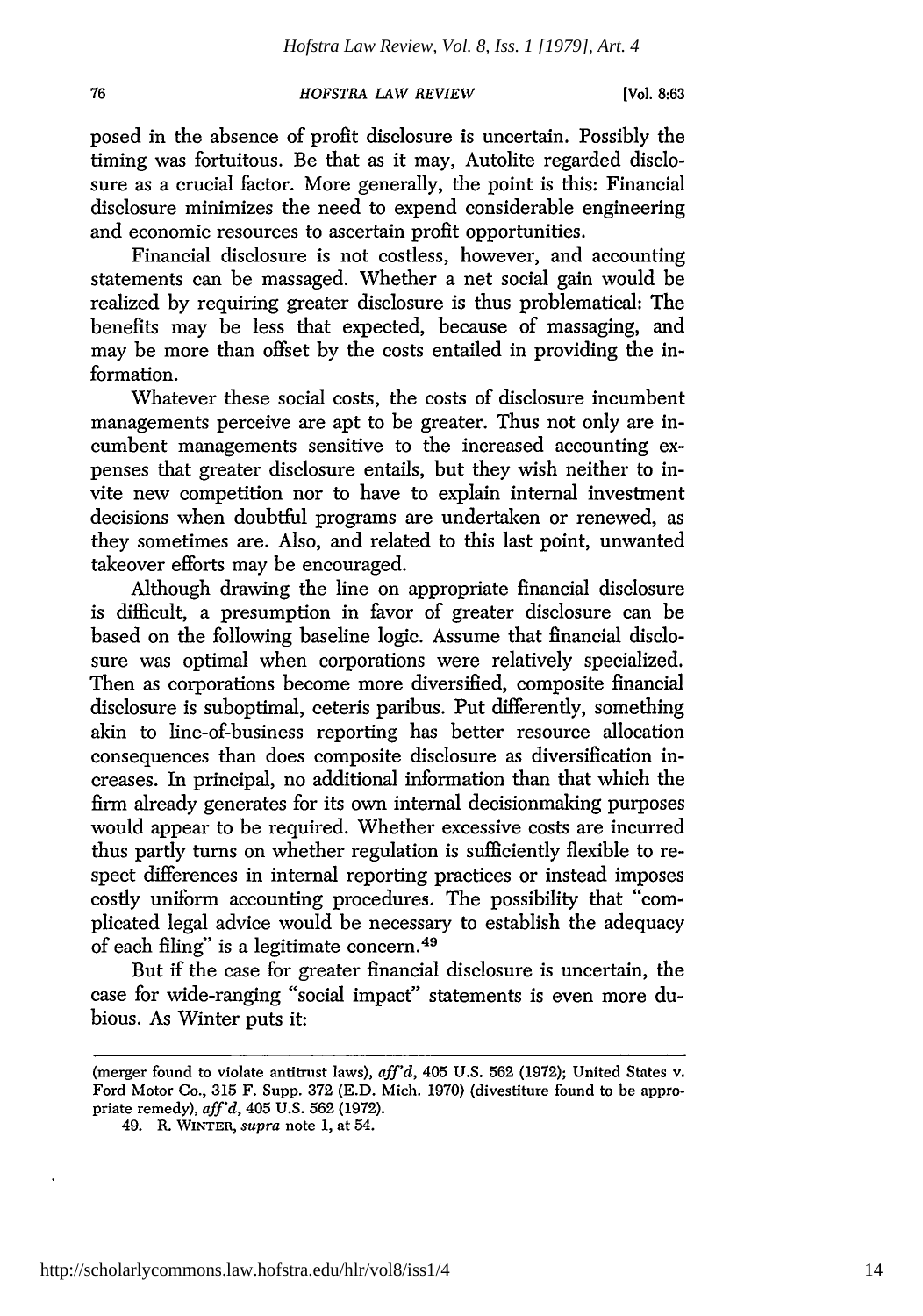### **1979]**

# *GOVERNING MODERN CORPORATIONS*

The point ..**.**is not that disclosure has no net benefits. Of course it may, but they depend very much on what is to be disclosed, how much it will cost, and why it is needed. Disclosure can be justified case by case, not on the undifferentiated wholesale grounds suggested by the critics.<sup>50</sup>

Put differently, if a specific disclosure need exists, the case should be made expressly in these terms. Unstructured claims that more information is always better than less are unhelpful as a guide for sound public policy.

4. Special Cases for Public Directors.—Christopher Stone has examined the case for public directors and rejects them except in two carefully delimited situations:51 Repeated delinquency, *e.g.,* repeated violation of the law, is one; a serious problem, *e.g.,* pollution, that is generic to an industry is another. In both instances, the purpose is to facilitate better access to, and utilization of, information. But the general case for public directors-or other "special" interest" directors-is not apparent. Appeal to notions that corporations are generalized instruments for serving purposes other than efficiency would be needed for the general case to go through. As I indicated at the outset, I seriously doubt that such a case can be made.

# III. CONCLUDING REMARKS

As between direct and indirect corporate governance measures, the critics of the corporation favor direct changes in governance. Federal chartering, extensive disclosure, and a reconstituted board of directors are all advocated. Corporation managements disfavor the first two, but many have acted to "diversify" membership of the board of directors. Enthusiasts of the enterprise mode of organization see little merit in direct intervention and argue that product and capital markets work well to perform self-policing functions. Winter urges that greater reliance be placed on indirect market governance forces. Specifically, a federal takeover statute is needed to override protectionist state takeover laws.

My position is closer to this last view, though I am less convinced that product markets are as competitive as some believe, whence the issue of corporate governance is a relevant one. Additionally, while some supporters of the enterprise system appeal to "economic theory" to support the proposition that managements

**<sup>50.</sup>** *Id.* at **55.**

<sup>51.</sup> Stone, supra note 1, at 21.